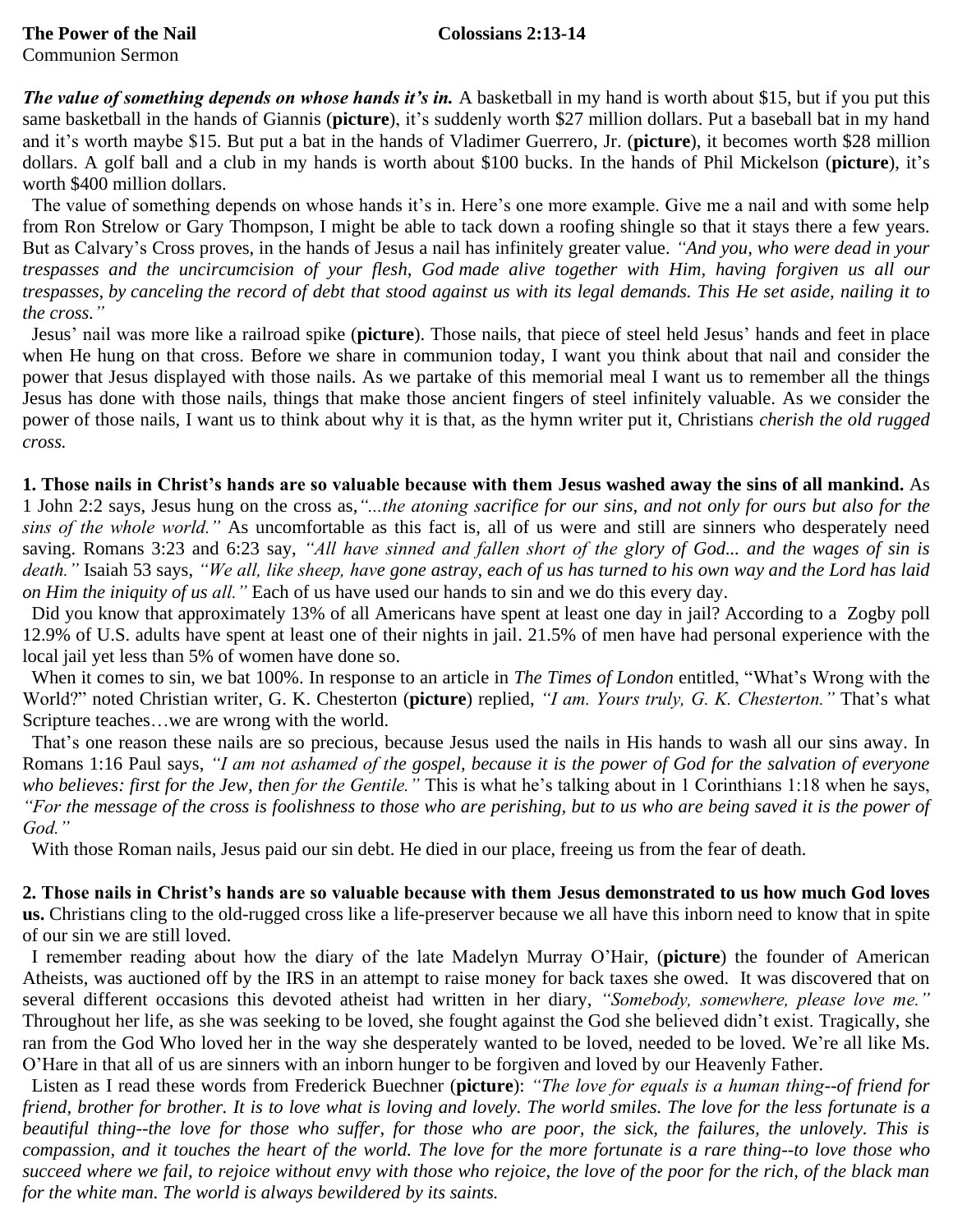*And then there is the love for the enemy--love for the one who does not love you but mocks, threatens, and inflicts pain. The tortured's love for the torturer. This is God's love. It conquers the world."*

 You and I need to know that in spite of our foolish choices, in spite of our rebellion, in spite of our sin, our Heavenly Father loves us and the nails in Jesus' hands are precious because they tell us that yes, He does. As the Contemporary English Version translates Romans 5:8: *"God showed how much He loved us by having Christ die for us, even though we were sinful."*

**3. Those nails in Christ's hands are so valuable because with them Jesus freed us from the power of sin and enabled us to live abundant lives.** 1 Peter 2:24 says, *"He Himself bore our sins in His body on the cross, that we might die to sin and live to righteousness, for by His wounds you were healed."* Before Jesus held those nails in His hands on the cross of Calvary, humanity was in bondage to sin, a truly terrifying way to live. Remember? Before we became Christians every moment of every day we were powerless when it came to withstanding the temptations that come with living in a fallen world. But with those nails in His hands Jesus changed all that. Paul writes in Romans 6, *"For we know that our old self was crucified with Him so that the body of sin might be rendered powerless, that we should no longer be slaves to sin because anyone who has died had been freed from sin. Sin is no longer your master, for you are no longer subject to the law, which enslaves you to sin. Instead, you are free by God's grace"* (Romans 6:6-7, 14).

 As this text and dozens of others like it say, thanks to the nails in Jesus' hands, we have access to God's power, power that enables us to say no to sin. Through His death Jesus freed us from sin's tyranny, and made it possible for us to pursue holiness and righteousness.

 Jerry Bridges (**picture**) writes, *"We can now stand up to sin and say no to it. Before we had no choice, now we have one. When we sin as Christians, we do not sin as slaves, but as individuals with the freedom of choice. We sin because we choose to sin."* Because of the nails, because of the cross, we can at last choose to be all that God intends us to be and in that decision experience *"...life in all its fullness"* (John 10:10).

 In his book, *Grace Awakening*, Chuck Swindoll (**picture**) puts it this way: *"Each moment of every day we choose whom we wish to follow. If it's the Savior, the benefits are many. If it is sin, the consequences are destructive and miserable. Before Christ, we had no choice. Sin was our one and only route. All of life was marked by unrighteousness. But once we came to the Cross and gave the Lord Jesus the right to rule our lives, we were granted a choice we never had before. Grace freed us from the requirement to serve sin, allowing us the opportunity to follow Christ's directives voluntarily."*

 Calvin Hunt (**picture**) was one of the lead tenors in the famous Brooklyn Tabernacle Choir. Calvin had a powerful voice and recorded two CD's of his own. Jesus Christ revolutionized his life but years ago both he and his wife Miriam were addicted to crack cocaine. Every week they would spend his entire paycheck financing their habit. Eventually, due to the influence of her brothers, who were Christians, Miriam gave up her habit and put her faith in Christ. But Calvin refused to do so, and continued his life of slavery to this powerful addiction. His drug use eventually caused him to lose his job. He'd spend long periods on binges, away from the family. In spite of this Miriam's faith grew and as it did she dedicated herself to praying for her husband. In fact their entire church prayed that Calvin would come to Christ and be freed from the power of sin in his life.

 Miriam said, "I knew Calvin was in a prison. Being an ex-addict myself—I had done heroin before I ever met him—I knew the unbelievable power of this kind of substance. That's why I prayed so hard, crying out to God to set him free, and got all my friends to pray with me. Every mealtime prayer with my kids, every bedtime prayer included, 'O God, please set Daddy free!'"

 Three years passed and Calvin got worse instead of better. At one point he was actually sleeping in a large doghouse in somebody's backyard. It became Calvin's practice to sneak into their apartment on the nights that he knew Miriam and the girls were at church to get food and clothing or to find things to sell to finance his habit. On one such night, he heard someone weeping. He thought that perhaps someone was home after all but he looked and found no one. He started to lie down for a nap but something inside him seemed to say, "If you go to sleep tonight, you'll never wake up again." This caused him to panic and he ran from the apartment to the subway where he caught the train that would take him to the church so he could find his family. When he finally arrived at the church he burst through the back doors and when he did he heard the same sounds of weeping he had heard in the apartment earlier, only much louder.

 He discovered that the sound of weeping was coming from the entire congregation. All of them were in earnest prayer, calling out his name to God in faith! He was thunderstruck as he slowly moved down the aisle, gazing at the tears running down the faces of the people as they bowed and prayed, saying: "O God, wherever Calvin Hunt is, bring him to this building! Don't let this family go through this horror another day. Lord, You are able! Set him free from his bondage once and for all!"